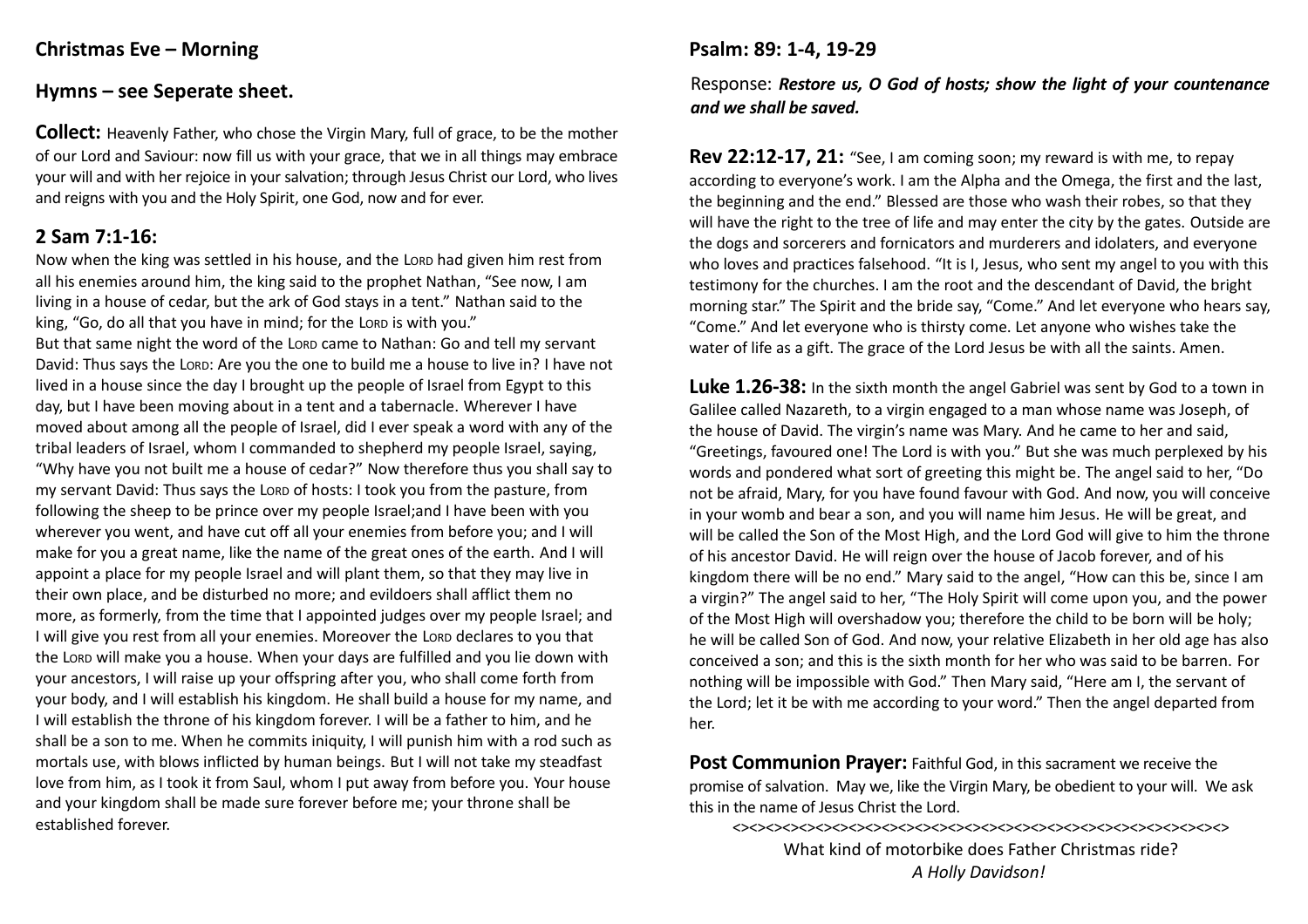**Midnight and Christmas Day. Carols from Carol sheet – Midnight: 11,1, 10, 12; At Comm: 13 Carols from Carol sheet – Christmas Day: 12, 8, 10.**

**Collect – midnight:** Eternal God, this holy night is radiant with the brilliance of your one true light. As we have known the revelation of that light on earth, so bring us to see the splendour of your heavenly glory; through Jesus Christ our Lord, who is alive and reigns with you and the Holy Spirit, one God, now and for ever.

**Collect – Christmas Day:** Almighty God, you wonderfully created and yet more wonderfully restored our human nature. May we share the divine life of your Son Jesus Christ, who humbled himself to share our humanity, and now lives and reigns with you and the Holy Spirit, one God, now and for ever.

#### **Isaiah 62:6-12**

Upon your walls, O Jerusalem, I have posted sentinels; all day and all night they shall never be silent. You who remind the LORD, take no rest,and give him no rest until he establishes Jerusalem and makes it renowned throughout the earth. The LORD has sworn by his right hand and by his mighty arm: I will not again give your grain to be food for your enemies, and foreigners shall not drink the wine for which you have labored; but those who garner it shall eat it and praise the LoRD, and those who gather it shall drink it in my holy courts.

Go through, go through the gates, prepare the way for the people; build up, build up the highway, clear it of stones, lift up an ensign over the peoples. The LORD has proclaimed to the end of the earth: Say to daughter Zion, "See, your salvation comes; his reward is with him, and his recompense before him." They shall be called, "The Holy People, The Redeemed of the LORD"; and you shall be called, "Sought Out, A City Not Forsaken."

#### **Titus 3:4-7**

But when the goodness and loving kindness of God our Saviour appeared,he saved us, not because of any works of righteousness that we had done, but according to his mercy, through the water of rebirth and renewal by the Holy Spirit. This Spirit he poured out on us richly through Jesus Christ our Saviour, so that, having been justified by his grace, we might become heirs according to the hope of eternal life.

#### **Luke 2: 1-7**

In those days a decree went out from Emperor Augustus that all the world should be registered. This was the first registration and was taken while Quirinius was governor of Syria. All went to their own towns to be registered. Joseph also went from the town of Nazareth in Galilee to Judea, to the city of David called Bethlehem, because he was descended from the house and family of David. He went to be registered with Mary, to whom he was engaged and who was expecting a child. While they were there, the time came for her to deliver her child. And she gave birth to her firstborn son and wrapped him in bands of cloth, and laid him in a manger, because there was no place for them in the inn.

**Prayer after Communion – midnight:** Father of all, tonight you have united earth and heaven in sending your Son to take our human nature. May we who have tasted heavenly things share in the life of his eternal kingdom. We ask this in the name of Jesus Christ our Lord.

**Prayer after Communion – Christmas Day.:** Father of all, the child born for us is the Saviour of the world. May he who made us your children welcome us into your kingdom, where he is alive and reigns with you now and for ever. <><><><><><><><><><><><><><><><><><><><><><><><><><><><> *New year's Eve 2017 will be the only day when every adult was born in the 1900s and every minor was born in the 2000s!* <><><><><><><><><><><><><><><><><><><><><><><><><><><><>

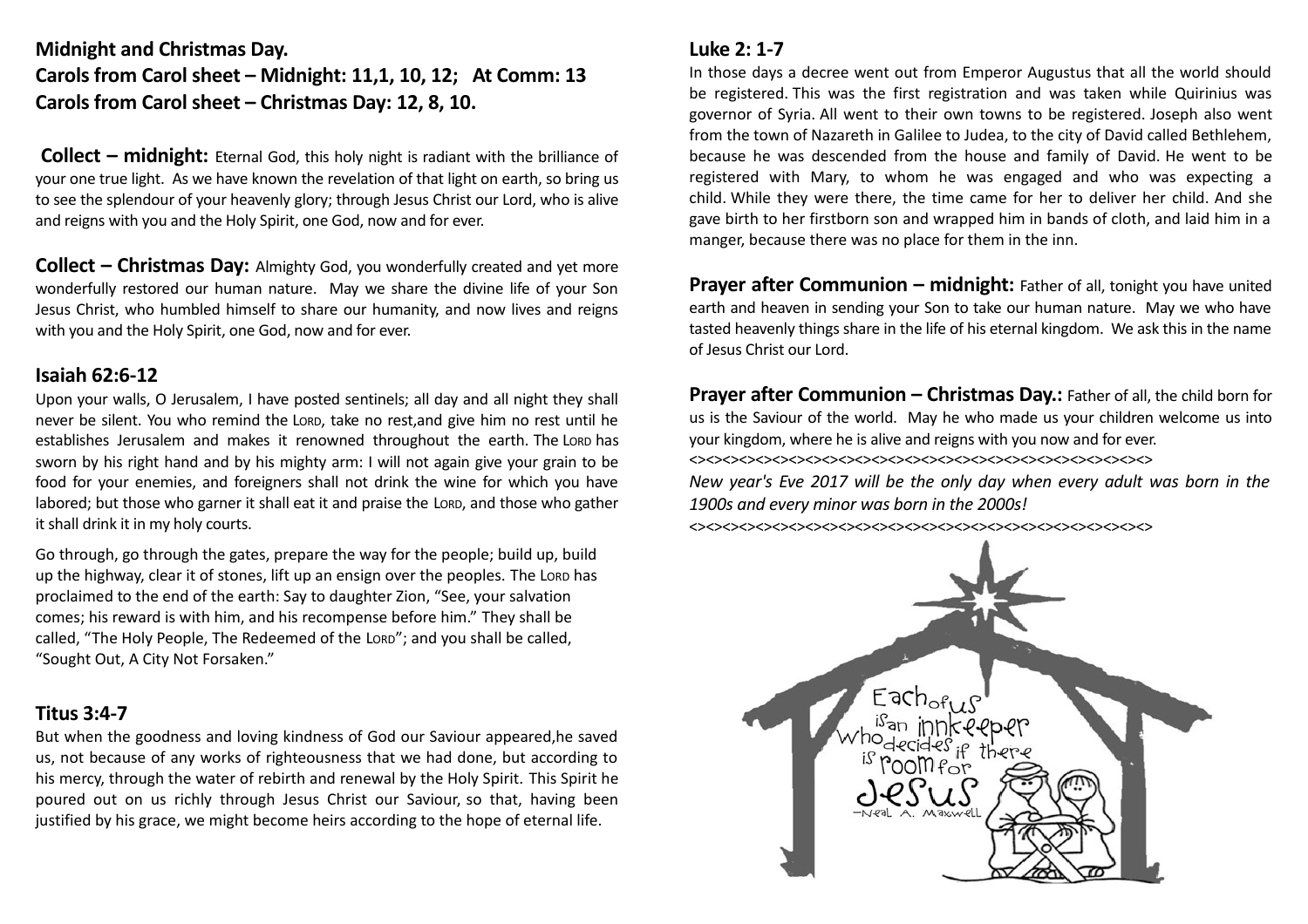**Christmas 1** (New year's Eve)

#### **Carols from Carol sheet: 14, 18, 21, 5 At Comm: 13.**

**Collect:** Almighty God, you have shed upon us the new light of your incarnate Word. May this light, enkindled in our hearts, shine forth in our lives; through Jesus Christ our Lord, who lives and reigns with you, in the unity of the Holy Spirit, one God, now and for ever.

## **Isaiah 61:10 – 62:3**

I will greatly rejoice in the LORD, my whole being shall exult in my God; for he has clothed me with the garments of salvation, he has covered me with the robe of righteousness, as a bridegroom decks himself with a garland, and as a bride adorns herself with her jewels. For as the earth brings forth its shoots, and as a garden causes what is sown in it to spring up, so the Lord Gop will cause righteousness and praise to spring up before all the nations.

For Zion's sake I will not keep silent, and for Jerusalem's sake I will not rest, until her vindication shines out like the dawn, and her salvation like a burning torch. The nations shall see your vindication, and all the kings your glory; and you shall be called by a new name that the mouth of the LORD will give. You shall be a crown of beauty in the hand of the LORD, and a royal diadem in the hand of your God.

#### **Psalm 148**

Praise the LORD! Praise the LORD from the heavens; praise him in the heights! **Praise him, all his angels; praise him, all his host!**

Praise him, sun and moon; praise him, all you shining stars!

**Praise him, you highest heavens, and you waters above the heavens!** Let them praise the name of the LORD, for he commanded and they were created. **He established them forever and ever; he fixed their bounds, which cannot be passed.**

Praise the LORD from the earth, you sea monsters and all deeps,

#### **fire and hail, snow and frost, stormy wind fulfilling his command!** Mountains and all hills, fruit trees and all cedars!

#### **Wild animals and all cattle, creeping things and flying birds!**

Kings of the earth and all peoples, princes and all rulers of the earth!

# **Young men and women alike, old and young together!**

Let them praise the name of the LORD, for his name alone is exalted; his glory is above earth and heaven.

**He has raised up a horn for his people, praise for all his faithful, for the people of Israel who are close to him. Praise the LORD!** 

## **Galatians 4:4-7**

But when the fullness of time had come, God sent his Son, born of a woman, born under the law, in order to redeem those who were under the law, so that we might receive adoption as children. And because you are children, God has sent the Spirit of his Son into our hearts, crying, "Abba! Father!" So you are no longer a slave but a child, and if a child then also an heir, through God.

## **Luke 2:22-40**

When the time came for their purification according to the law of Moses, they brought him up to Jerusalem to present him to the Lord (as it is written in the law of the Lord, "Every firstborn male shall be designated as holy to the Lord"), and they offered a sacrifice according to what is stated in the law of the Lord, "a pair of turtledoves or two young pigeons."

Now there was a man in Jerusalem whose name was Simeon; this man was righteous and devout, looking forward to the consolation of Israel, and the Holy Spirit rested on him. It had been revealed to him by the Holy Spirit that he would not see death before he had seen the Lord's Messiah. Guided by the Spirit, Simeon came into the temple; and when the parents brought in the child Jesus, to do for him what was customary under the law, Simeon took him in his arms and praised God, saying,"Master, now you are dismissing your servant in peace, according to your word; for my eyes have seen your salvation, which you have prepared in the presence of all peoples, a light for revelation to the Gentiles and for glory to your people Israel." And the child's father and mother were amazed at what was being said about him. Then Simeon blessed them and said to his mother Mary, "This child is destined for the falling and the rising of many in Israel, and to be a sign that will be opposed so that the inner thoughts of many will be revealed—and a sword will pierce your own soul too." There was also a prophet, Anna the daughter of Phanuel, of the tribe of Asher. She was of a great age, having lived with her husband seven years after her marriage, then as a widow to the age of eighty-four. She never left the temple but worshiped there with fasting and prayer night and day. At that moment she came, and began to praise God and to speak about the child to all who were looking for the redemption of Jerusalem. When they had finished everything required by the law of the Lord, they returned to Galilee, to their own town of Nazareth. The child grew and became strong, filled with wisdom; and the favour of God was upon him.

**Prayer after Communion:** Source of truth and joy, may we who have received the gift of divine life always follow the way of your Son. This we ask in the name of Jesus Christ the Lord.